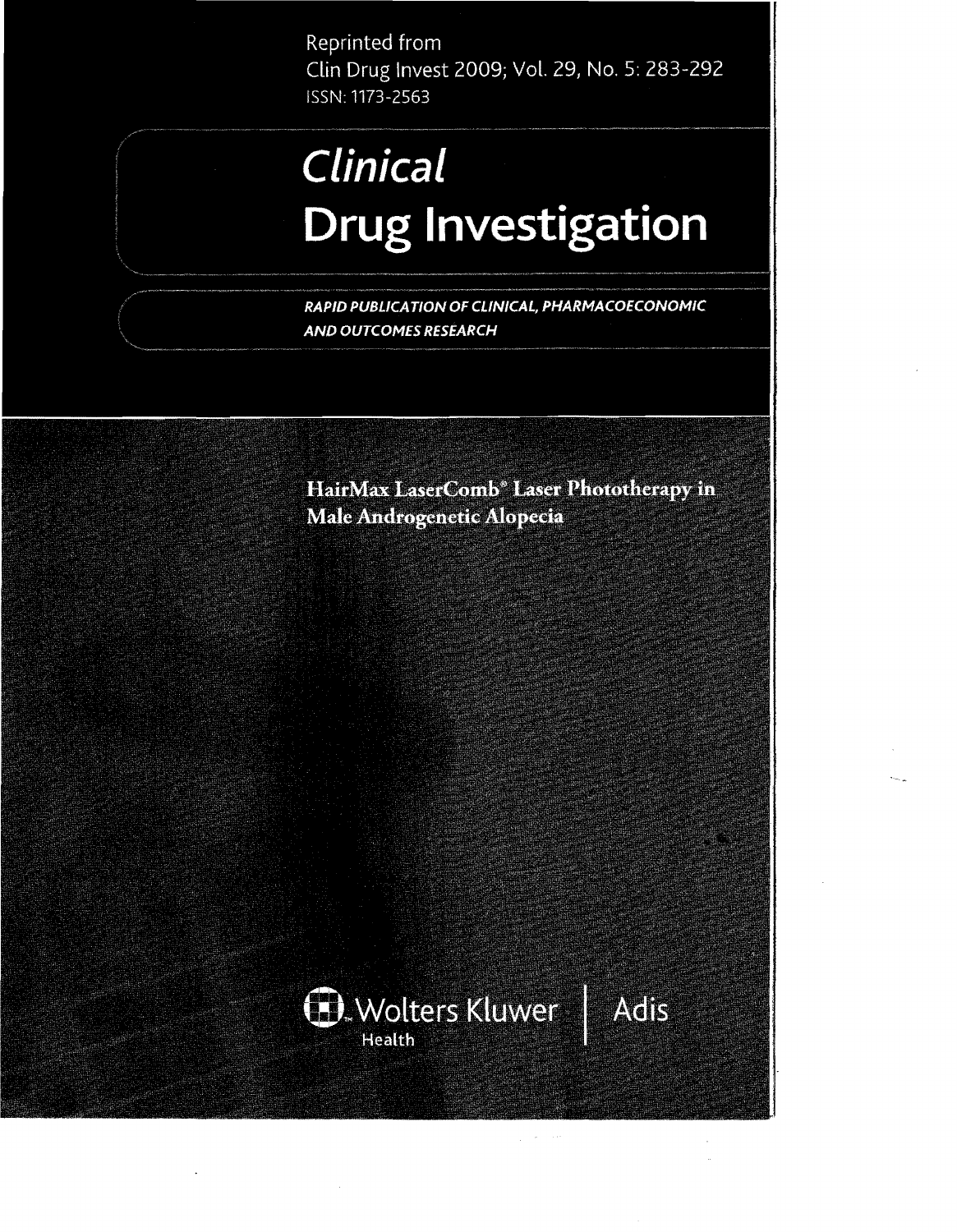© 2009 Adis Data Information BV. All rights reserved

## **HairMax LaserComb® Laser Phototherapy Device in the Treatment of Male Androgenetic Alopecia**  A **Randomized, Double-Blind, Sham Device-Controlled, Multicentre Trial**

*Matt Leavitt*,<sup>1</sup> Glenn Charles,<sup>2</sup> Eugene Heyman<sup>3</sup> and David Michaels<sup>4</sup>

1 Private Dermatology Practice, Maitland, Florida, USA

2 Private Hair Transplantation and Restoration Practice, Boca Raton, Florida, USA

3 Biostatistician, Montgomery Village, Maryland, USA

4 Lexington International, LLC, Boca Raton, Florida, USA

**Abstract** Background and objective: The use of low levels of visible or near infrared light for reducing pain, inflammation and oedema, promoting healing of wounds, deeper tissue and nerves, and preventing tissue damage has been known for almost 40 years since the invention of lasers. The HairMax LaserComb<sup>®</sup> is a hand-held Class 3R lower level laser therapy device that contains a single laser module that emulates 9 beams at a wavelength of  $655 \text{ nm}$  ( $\pm 5\%$ ). The device uses a technique of parting the user's hair by combs that are attached to the device. This improves delivery of distributed laser light to the scalp. The combs are designed so that each of the teeth on the combs aligns with a laser beam. By aligning the teeth with the laser beams, the hair can be parted and the laser energy delivered to the scalp of the user without obstruction by the individual hairs on the scalp. The primary aim of the study was to assess the safety and effectiveness of the HairMax LaserComb® laser phototherapy device in the promotion of hair growth and in the cessation of hair loss in males diagnosed with androgenetic alopecia (AGA). Methods: This double-blind, sham device-controlled, multicentre, 26-week trial randomized male patients with Norwood-Hamilton classes IIa-V AGA to treatment with the HairMax LaserComb<sup>®</sup> or the sham device  $(2:1)$ . The sham device used in the study was identical to the active device except that the laser light was replaced by a non-active incandescent light source.

> Results: Of the 110 patients who completed the study, subjects in the HairMax LaserComb<sup>®</sup> treatment group exhibited a significantly greater increase in mean terminal hair density than subjects in the sham device group  $(p < 0.0001)$ . Consistent with this evidence for primary effectiveness, significant improvements in overall hair regrowth were demonstrated in terms of patients' SUbjective assessment ( $p < 0.015$ ) at 26 weeks over baseline. The HairMax LaserComb<sup>®</sup> was well tolerated with no serious adverse events reported and no statistical difference in adverse effects between the study groups.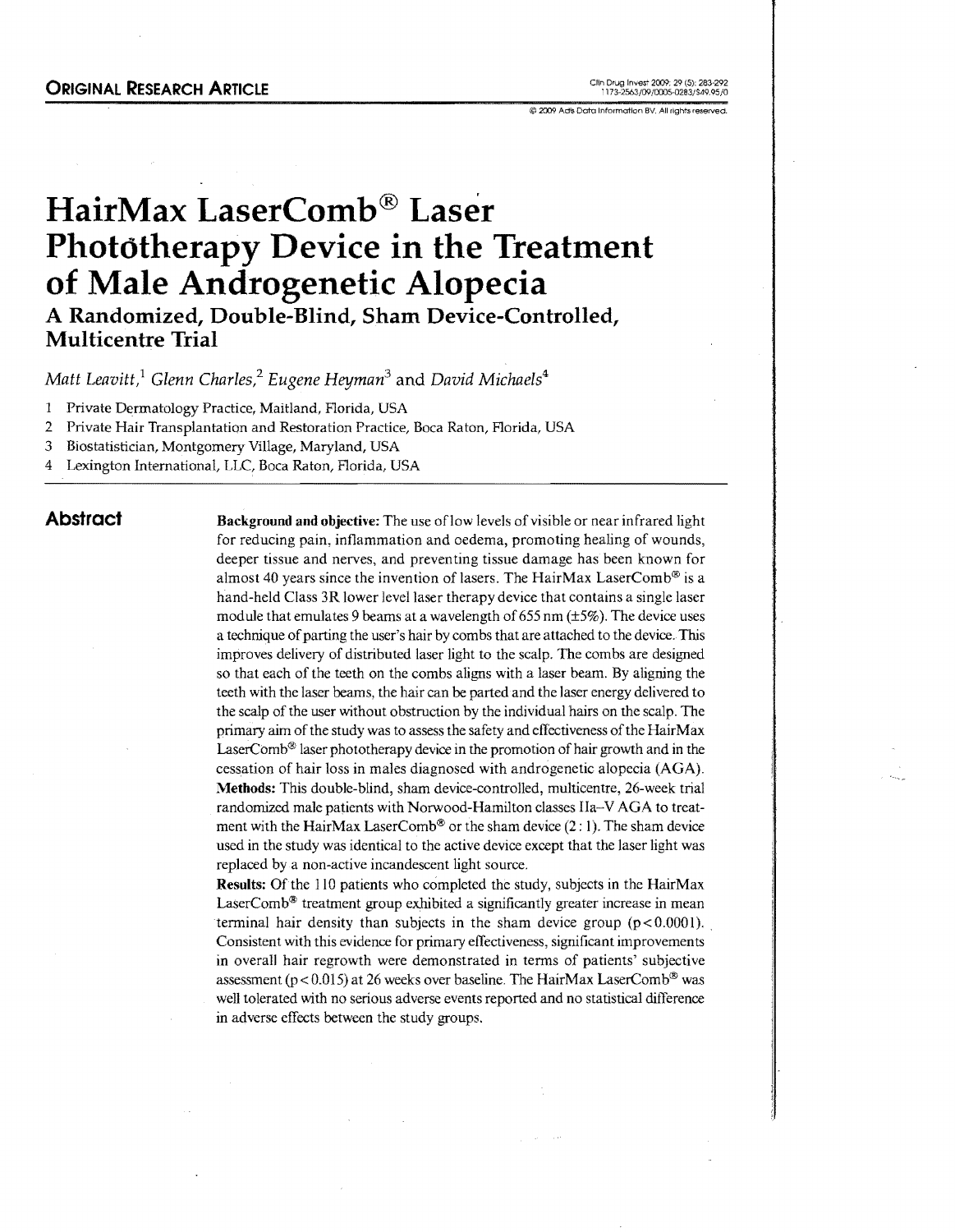**Conclusions:** The results of this study suggest that the Hair Max LaserComb<sup>®</sup> is an effective, well tolerated and safe laser phototherapy device for the treatment of AGA in males.

#### **Background**

 $\mathbf{v}_i$ 

Laser phototherapy is a popular therapeutic modality that relies on exposure of biological tissues to low power coherent monochromatic light;<sup>[1]</sup> this induces a variety of positive therapeutic benefits associated with a range of wavelengths from red through to infrared. Pioneer studies on laser biostimulation performed more than 40 years ago reported a prominent hair growth stimulatory effect in mice.<sup>[2]</sup> In recent years, considerable attention has been given to establishing a regeneration-promoting effect of laser phototherapy in wound healing and tendon, muscle,<sup>[3]</sup> fractured bone<sup>[4,5]</sup> and skin.<sup>[6]</sup> Most prominently, several recent studies have confirmed the stimulatory effect of laser phototherapy on cutaneous wound regeneration (i.e. wound healing).<sup>[6-10]</sup> Stimulation of proliferation was found to be at least one of the mechanisms underlying the pro-regenerative effect of laser phototherapy.<sup>[11-13]</sup> Because both reparative regeneration, which occurs during wound healing, and physiological regeneration, which occurs during the hair cycle, rely heavily on cell proliferation, it is plausible to suggest that the hair growth stimulatory effect of laser phototherapy is also mediated through either a direct or an indirect increase in proliferative activity within the hair follicle epithelial matrix.

The basis of the biostimulatory effect of laser phototherapy during wound healing is not fully understood. As noted above, at the cellular level, laser phototherapy has been shown to increase proliferation of fibroblasts.<sup>[11-13]</sup> including fibroblasts derived from streptozotocin-diabetic rats that otherwise exhibit impaired proliferative activity.<sup>[14]</sup> Several intracellular processes are believed to underlie this pro-proliferative effect, including short-term activation of the mitochondrial electron-transport chain, accumulation of intracellular adenosine triphosphate and alkalization of the cytoplasm. $[11,15]$ Because laser phototherapy-promoted wound healing is also characterized by faster wound re-epithelialization and neovascularization,  $[14]$  direct enhancement of epidermal and endothelial proliferation in wound sites is plausible. In addition, the proproliferative action of laser phototherapy can be attributed to other indirect effects, one ofwhich is a 'metabolic boost' of the regenerating tissues through increased cutaneous microcirculation that occurs upon laser irradiation.<sup>[16]</sup> Another effect is linked to stimulated secretion of endogenous growth factors, such as basic fibroblast growth factor and insulin-like growth factor-I, by fibroblasts exposed to laser phototherapy.<sup>[17]</sup> Both of these growth factors are potent natural stimulators of proliferation for a variety of cell types.<sup>[17]</sup>

Hair is one of the fastest growing tissues of the human body. Hair follicles undergo repetitive physiological regenerative cycles,[18] and each such cycle consists of three principal phases: telogen (resting phase), anagen (active phase) and catagen (physiological involution phase). At the basis of this hair growth cycle are two major processes. The first represents tightly controlled activation of epithelial bulge stem cells and secondary hair germ cells that give rise to transient amplifying (TA) progeny cells during telogen-to-anagen transition.<sup>[19]</sup> The second process constitutes robust proliferation of these TA cells within the epithelial matrix of the hair follicle throughout the entire length of anagen. Proliferation trichocytes tenninally differentiate to form the bulk of the hair filament  $-$  the final product of the hair cycle. The dermal papilla of the hair follicle is believed to play a key regulatory role in orchestrating the above described processes of progenitor cell activation, hair matrix cell proliferation and tenninal differentiation of trichocytes.<sup>[20]</sup>

Androgenetic alopecia (AGA) is one of the most common forms of hair loss in males and females. $[21]$ In genetically predisposed scalp hair follicles,  $dipdrotest$  osterone  $-\alpha$  potent derivative of the male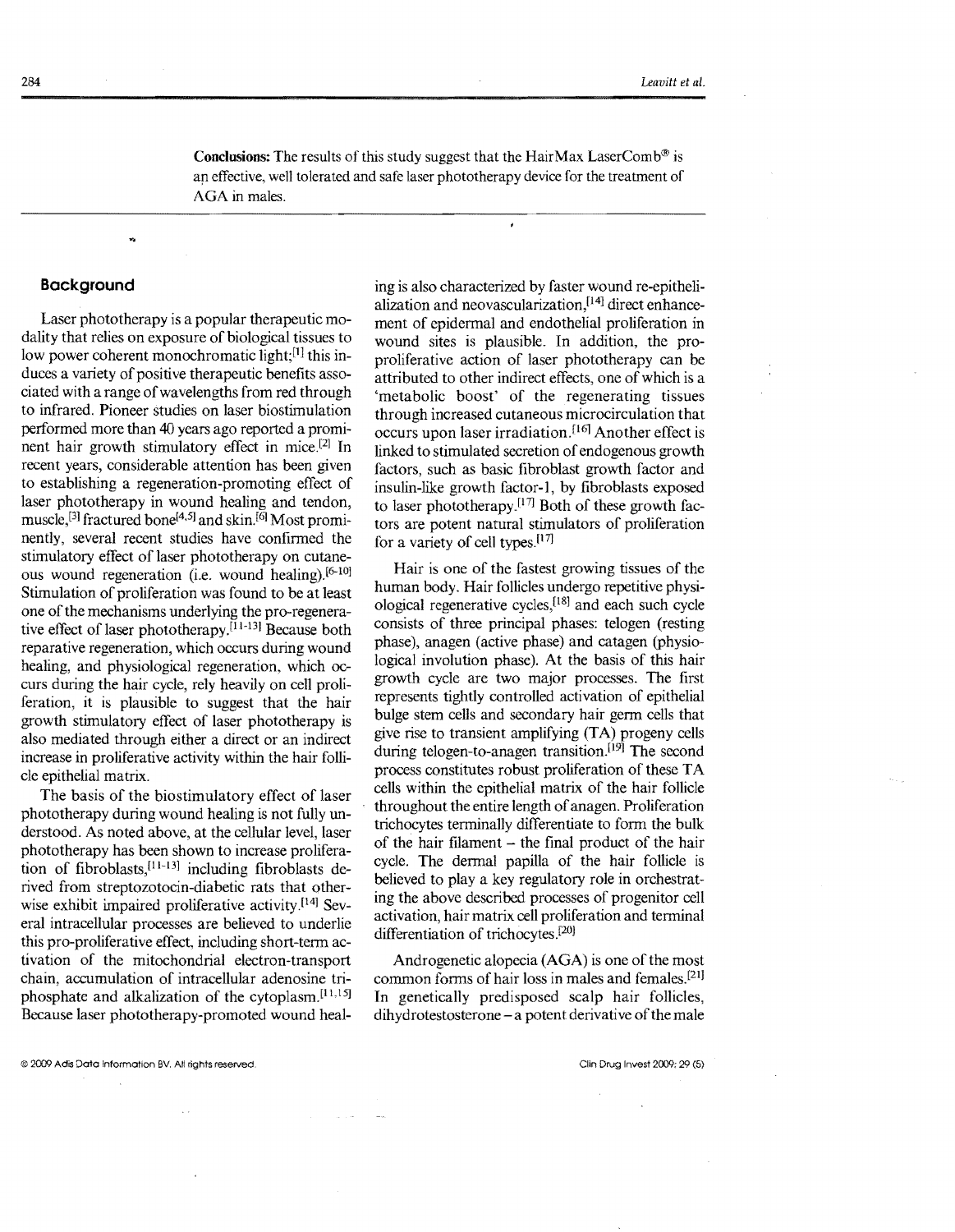sex hormone testosterone - initiates the cascade of downstream signalling changes beginning in the dermal papillae fibroblasts that ultimately disturb normal metabolic and cellular dynamics of the entire follicle.<sup>[22]</sup> As a result, a marked reduction in proliferative activity in the hair follicle epithelium leads to morphological miniaturization of terminal scalp hairs into vellus-like hairs.<sup>[23]</sup> Furthermore, a broken mechanism of bulge stem cell and secondary hair germ cell activation prevents new anagen reentry, converting cycling hair follicles into quiescent telogen follicles. Thus, while the aetiological basis of AGA is clearly in abnormal androgen signalling, disruption of epithelial progenitor cell activation and TA cell proliferation forms an essential pathophysiological component of this condition. [23]

Since laser phototherapy has pro-proliferative effects in a variety of tissues and cell types, we hypothesized that it might have similar pro-proliferative activity in hair follicles and might normalize physiological regeneration of scalp hair follicles affected in AGA The phenomenon of so-called 'terminalization' of vellus human hair follicles (i.e. when small vellus hairs transform into larger, terminal hairs) upon low fluence diode laser treatment has been independently reported by two researchers.[24,25]

To further evaluate the validity of our assumptions, we measured the hair growth-promoting efficacy of the HairMax LaserComb<sup>®</sup> laser phototherapy device in a randomized, double-blind, sham device-controlled, multicentre trial in male patients with AGA. The HairMax LaserComb® is a handheld Class 3R lower level laser therapy device that contains a single laser module that emulates 9 beams at a wavelength of 655nm (±5%). From past 'inuse' experience with the first devices it was found that there is a so-called 'optical window' for lower level light (LLL) in skin. **LLL** in skin appears to be effective in red and near-infared spectrum (600-950 nm) and the HairMax LaserComb® was found to be optimally effective at a wavelength of 655 nm  $(\pm 5\%)$ <sup>[26]</sup> The device uses a technique of parting the user's hair by combs that are attached to the device. This improves delivery of distributed laser light to the scalp. The combs are designed so that each of the teeth on the combs aligns with a laser beam. By aligning the teeth with the laser beams, the hair can be parted and the laser energy delivered to the scalp of the user without obstruction by the individual hairs on the scalp. Here we report on the outcome of this triaL

#### **Methods**

This clinical study was performed in accordance with Good Clinical Practice. The protocol was approved by the Investigational Review Board, Research Testing Laboratories Inc., Great Neck, NY, USA, and written infonned consent was obtained from each patient in the study before study procedures were conducted.

#### Study Objectives

The primary aim of the study was to assess the safety and effectiveness of the HairMax LaserComb® laser phototherapy device in the promotion of hair growth and in the cessation of hair loss in males diagnosed with AGA. After the study began it was amended to include only males at the suggestion of the US FDA; female subjects will form the basis of a similar study.

#### Study Inclusion/Exclusion Criteria

For inclusion in the study, subjects must not have used or taken any of the following medications for 6 months prior to initiation of the study: minoxidil, finasteride (or any other  $5\alpha$ -reductase inhibitor medications), medications with anti-androgenic properties (e.g. cyproterone, spironolactone, ketoconazole, flutamide and bicalutamide), topical estrogens, progesterone, tamoxifen, anabolic steroids, medications that can potentially cause hypertrichosis (e.g. ciclosporin, diazoxide, phenytoin and psoralens), oral glucocorticoids (inhaled glucocorticoids were pennitted), lithium, phenothiazines or other medications at the discretion of the investigator. Subjects were excluded if they had had hair transplantation, scalp reduction, current hair weave or tattooing of the alopecic area, which would have made for difficulties in perfonning objective hair

© 2009 Adis Data Information fN. All rights reserved.

 $\sim$  .

Clin Drug Invest 2009; 29 (5)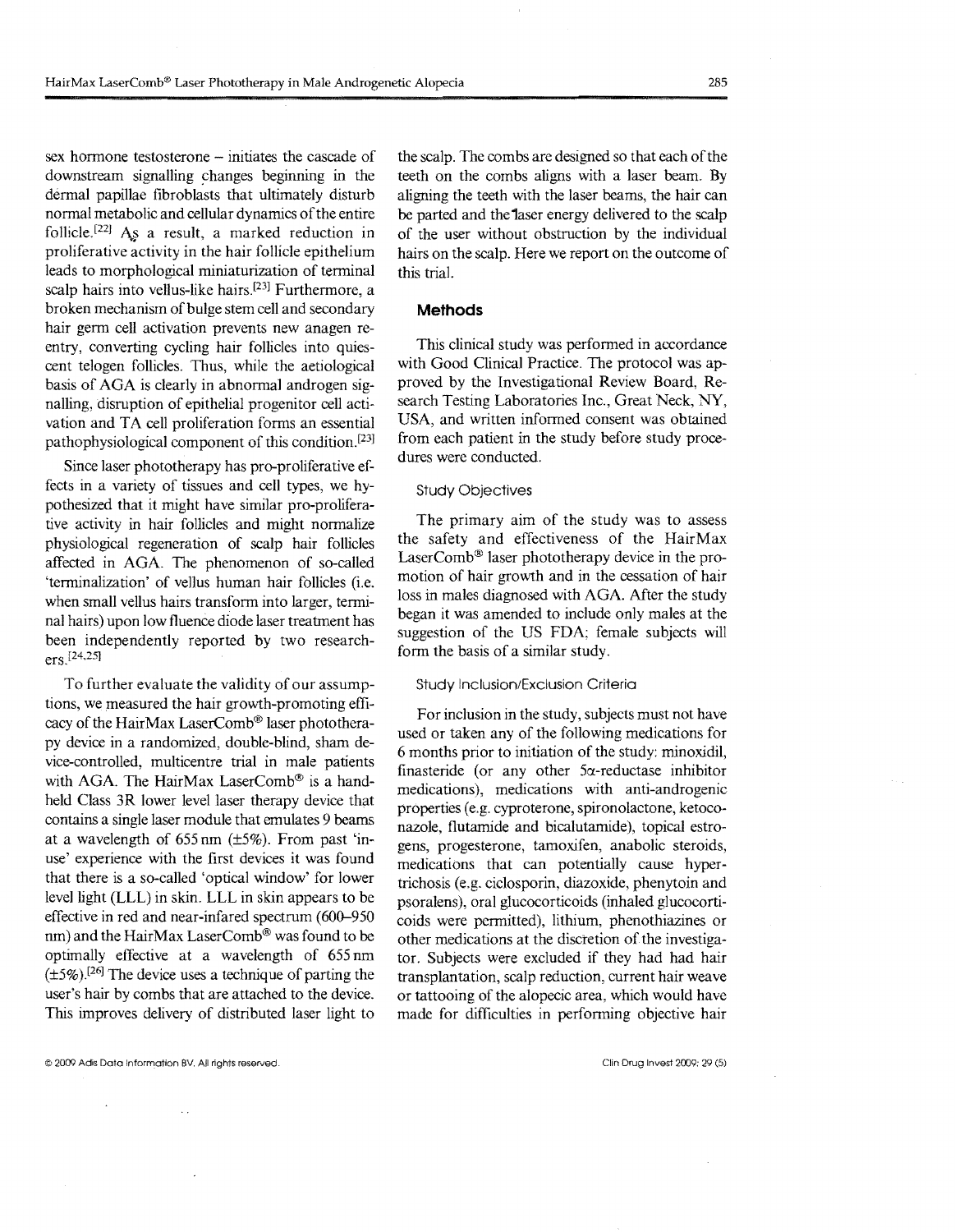density assessments. Subjects were also excluded if they had any known underlying medical conditions that could adversely affect hair growth, such as HIV infection, connective tissue disease, inflammatory bowel disease, or other pathologies at the discretion of the investigator.

#### Patient Population

The study population included males between the ages of 30 and 60 years with a diagnosis of AGA who had been experiencing progressive hair loss within the last 12 months. Subjects were also required to have a Norwood-Hamilton male pattern hair loss classification of IIa to V and to have skin type I to IV on the Fitzpatrick Skin Type Scale.

#### Study Design

The study was designed as a randomized, doubleblind, sham device-controlled, multicentre trial conducted at four sites in the US. Subjects who met all entry criteria received either the HairMax LaserComb®, which emitted laser light, or a sham device, which was identical to the active device in appearanee but emitted incandeseent light instead.

Screened subjects who fulfilled study entry criteria attended a baseline visit. At this visit, medical personnel assessed the subject's scalp for any signs of irritation or dermatological conditions that would disqualify the subject from participation. All subjects had systolic and diastolic blood pressure (mmHg) and heart rate (beats/min) vital signs recorded. Scalp macroimages utilizing dot mapping and computer-aided hair counts (see Evaluation of Clinical Efficacy section) were taken to document hair loss progression sinee the screening visit. Each target site for investigation was chosen by the clinical investigator based on the appearance of miniaturized hairs, which are the hallmark of AGA. Target scalp areas were identified and tattooed, then clipped to determine baseline hair density. Subjects were then provided with their randomized HairMax LaserComb® or sham device (see Statistical Analysis section for randomization scheme). In previous 'in-use' studies utilizing various application regimens to find the effective minimum dose of the

HairMax LaserComb®, it was found that application of the device three times a week was sufficient to induce hair growth.<sup>[26]</sup> Therefore, subjects were asked in the current sfudy to use the device assigned three times per week for 15 minutes on non-concurrent days for a total of 26 weeks/6 months. Subjects were given diaries to document use of the device.

Subjects returned to the clinic at 8 and 16 weeks to undergo assessment for adverse events and concomitant medications, collection of vital signs, scalp evaluation for local dermatitis and other pathological conditions, and completion of an iI-item questionnaire. Clinical assessment of treated scalp sites was carried out objectively at 26 weeks/6 months utilizing macroimaging techniques, hair clippings, computer-aided hair counts (see Evaluation of Clinical Efficacy section) and global assessment of new hair growth (i.e. without referring to any macroimages) by subjects and the investigator. Subjects who terminated prematurely had their hair density measured at their termination visit.

The evaluator of the baseline and endpoint analyses of the macroimages used blinded patient files and was not involved in patient selection or distribution of either deviee. The cut-off time for use of the device was 6 months. At the completion of the study, all subjects in each arm of the study were offered a HairMax LaserComb® for their personal use.

No post-study follow-up was conducted.

#### Evaluation of Clinical Efficacy

#### Hair Clipping

A circle of approximately 2.96 cm diameter, positioned in the vertex portion of the scalp, was identified as the site for hair clipping. This site contained some miniaturized hairs and was the target area for the hair density evaluation. A template was provided to the investigator for identifying the area for hair clipping. Once the hair had been clipped, trained study personnel used a professional tattooing machine to apply a permanent ink dot, approximately the size of a full stop/period  $(.)$ , in the centre of the circle. The tattoo was used as a guide for placing the template on the scalp surface at

© 2009 Adi. Data information BV All righls reserved.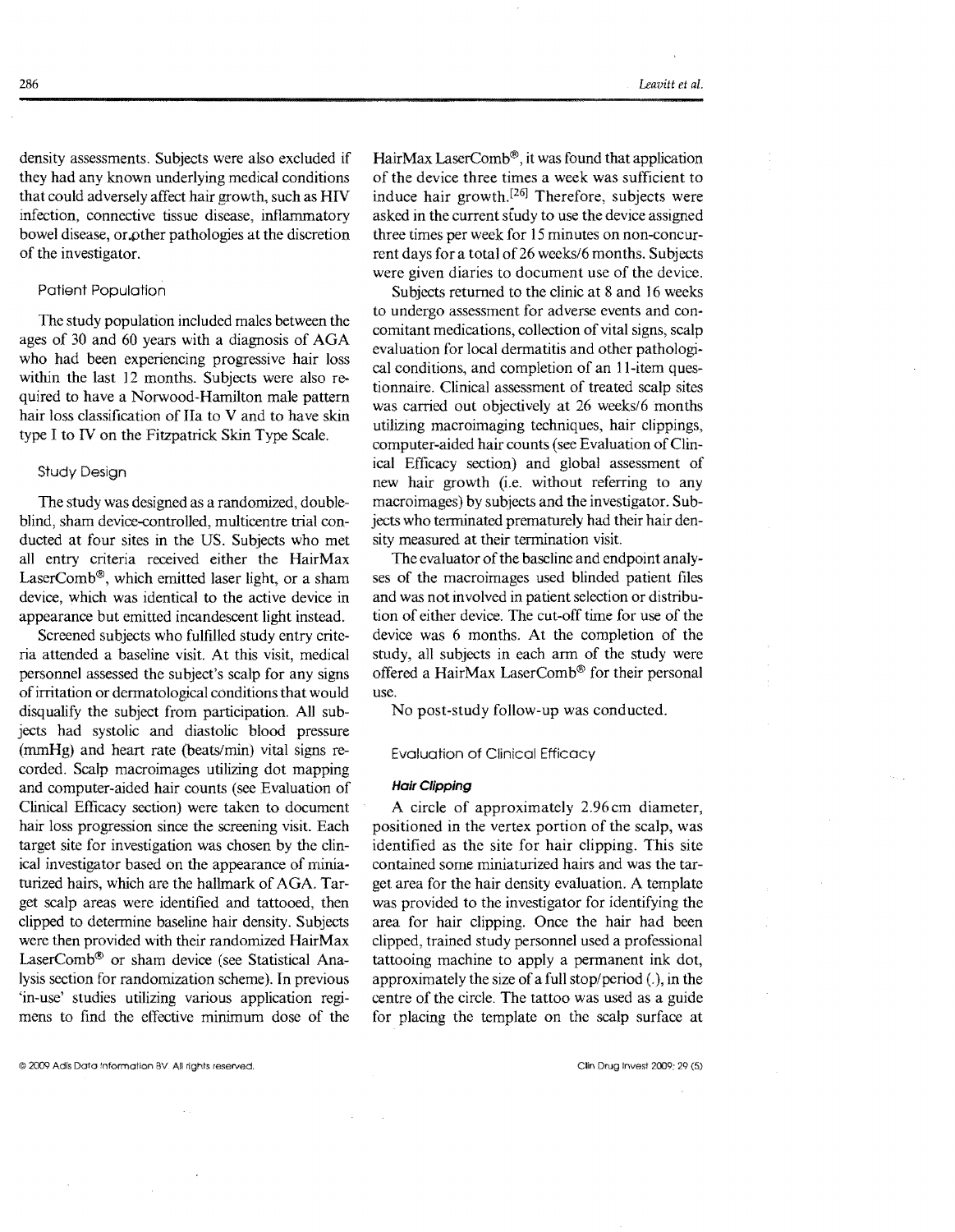subsequent visits for the hair clipping and macroimages for hair density evaluation.

#### **Macroimaging and Hair Density Evaluation Rrocedures**

#### Macroimage Acquisition

The subject sat in a chair and was correctly placed in the stereotactic apparatus. The digital images were standardized for lighting, camera angle and position of the subject's head in each digital image to achieve a similar camera angle and relative image size. For macrodigital images a template as described in the previous section was placed on the lenses for precise and consistent alignment on the tattoo. A 10 mm scale divided into 0.1 mm increments was etched into the template for calibration purposes during the hair density evaluations. The images were recorded on compact flash cards. During the subject's visit, the images were previewed to see if they were acceptable; unacceptable images were retaken. After the subject's visit had becn completed, the images were printed and signed by the investigator and uploaded to a designated site for image archiving.

#### Image Analysis and Management

A state-of-the art software system was utilized for image management. Macroimages were imported into a blinded subject file labelled by subject number. The images displayed included a means of marking each individual hair. Each hair was 'clicked' and a running count was displayed at the bottom of the software window. Only terminal hairs were counted. Archives of the counted hairs were maintained in the subject file. Images could be displayed side by side.

The database software functionality also allowed subjects to be identified by number while the advanced mUltiple criteria searches facilitated quick retrieval of information. In addition, the subject's chart view allowed all of a subject's images to be viewed on one screen with scalable thumbnails. Blinded subject records containing hair density measurements were forwarded to data management for inclusion in the study data base.

#### Study Endpoints

The primary efficacy endpoint was change in non-vellus terminal hair density (hairs/cm<sup>2</sup>) in the target region between baseline and endpoint (26 wecksl6 months or the earlier termination visit), as assessed by scalp macroimaging using dot mapping and computer-aided hair counts (sec Evaluation of Clinical Efficacy section). The techniques used were comparable to those used in the protocols for minoxidi!.

Secondary effectiveness endpoints were subjective global assessment of hair regrowth by subjects and the investigator at week 26. Patients were asked to complete the II-question proprietary Subject Questionnaire without assistance, aimed at evaluating perception of overall hair regrowth characteristics. These questions encompassed overall results, rate of hair loss, assessment of dandruff, scalp health, hair health, hair thickness, hair shine, hair growth rate, manageability and hair colour changes. Investigators were asked to evaluate the subject's hair growth looking at the baseline and week *26/6*  months (or early termination) visit global images (without reference to macroimages) and graded the hair growth on a 4-point scale.

The safety endpoints for the study were adverse events of any nature and vital signs.

#### Statistical Analysis

Based on prior data for the HairMax LaserComb®[26] and the drug minoxidil (NDA 20-834, Pharmacia and Upjohn Consumer Healthcare, November 14, 1999) the standard deviation of change from baseline in terminal hair density was assumed to be 30 hairs/cm2. Based on this estimate, 93 subjects randomized 2: 1 (62 in the HairMax LaserComb® group and 31 in the sham device group) would provide 85% power to detect a difference of 20 hairs/cm<sup>2</sup>. To allow for a  $20\%$  dropout rate, 123 subjects needed to be enrolled. Statistical comparisons were made between treatment groups for all baseline demographic variables. Continuous variables were compared using two-sample t-tests: dichotomous variables were compared using Pearson's chi-squared test  $(\chi^2)$  and ordinal variables by

@ 2009 Adis Data information BV. All rights reserved.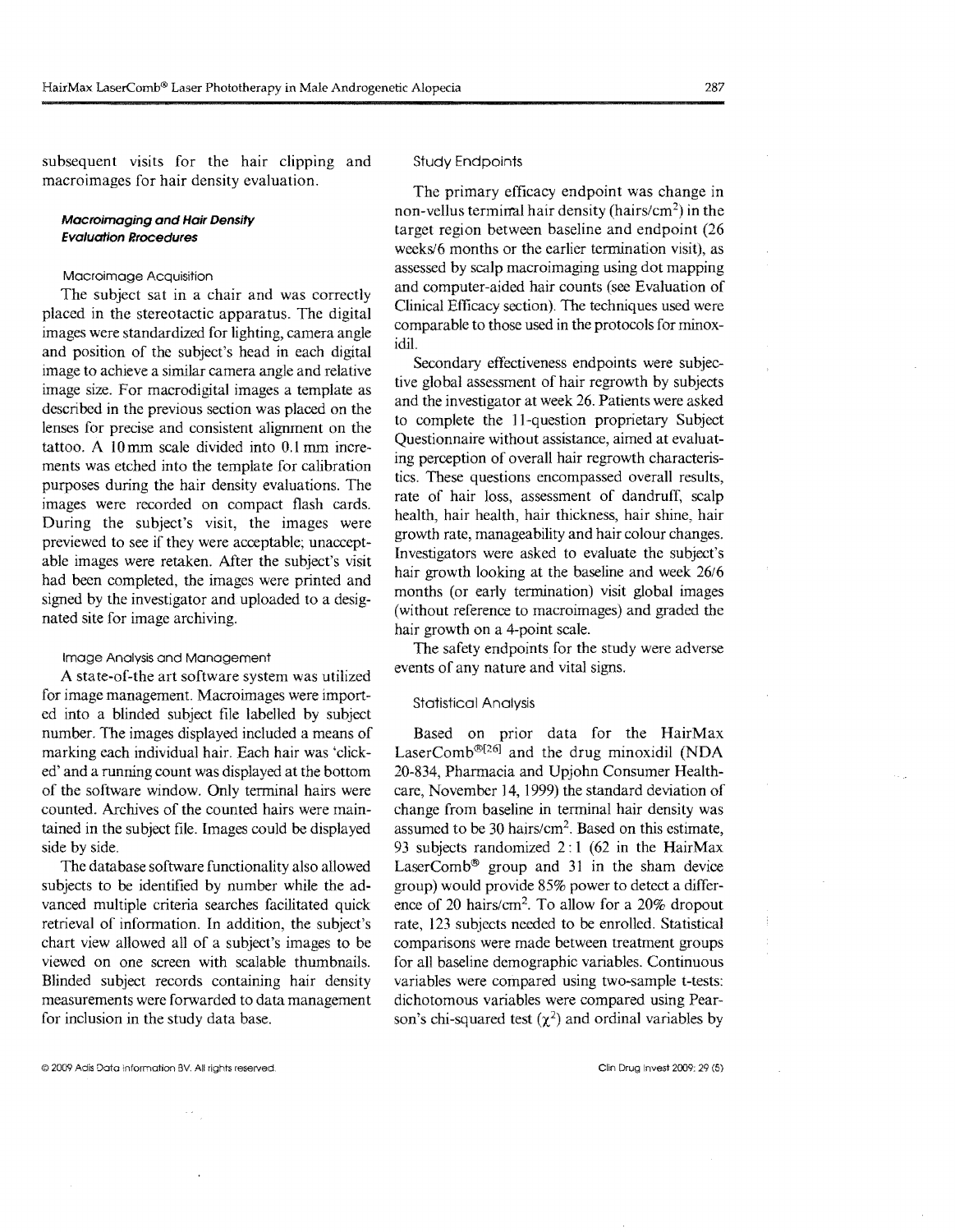the Cochran-Mantel-Haenszel procedure after assignation of uniform scores (1, 2, 3, etc.) to the four ordered categories of response.

The primary analysis of effectiveness was performed on all randomized subjects who had a postbaseline hair density measurement. The last value was carried forward for subjects who terminated prematurely. All randomized subjects who used the study device at least once were included in analyses of safety. The primary analysis of effectiveness was an analysis of covariance (ANCOVA), which included the effects of treatment group, study centre, age (as a continuous variable), and Fitzpatrick Skin Type Scale classification (as a categorical variable with four levels).

Adverse events were summarized as the number and percentage of subjects reporting each event. Statistical comparisons were made between treatment groups using Fisher's exact test.

All statistical analyses were two-sided at a 5% level of significance.

#### **Results**

#### Study Population

A total of 123 subjects were enrolled at four study sites. Table I shows the mean age, race and Fitzpatrick Skin Type Scale classification of sub-

|        | Table I. Baseline demographics of the study population (males, |  |  |  |
|--------|----------------------------------------------------------------|--|--|--|
| n=123) |                                                                |  |  |  |

| Characteristic                                               | Value          |  |  |
|--------------------------------------------------------------|----------------|--|--|
| Age (y)                                                      |                |  |  |
| $Mean \pm SD$                                                | $47.9 \pm 8.7$ |  |  |
| Range                                                        | $30 - 60$      |  |  |
| Race [n (%)]                                                 |                |  |  |
| White, non-Hispanic                                          | 111 (90.2)     |  |  |
| Hispanic                                                     | 9(7.3)         |  |  |
| Black                                                        | O(0)           |  |  |
| Other                                                        | 3(2.4)         |  |  |
| <b>Fitzpatrick Skin Type Scale</b><br>classification [n (%)] |                |  |  |
| ı                                                            | 4(3.3)         |  |  |
| π                                                            | 17(13.8)       |  |  |
| 111                                                          | 65 (52.9)      |  |  |
| IV                                                           | 37(30.1)       |  |  |

jects entered into the study. Seven subjects were discontinued from the study by the sponsor because of deviations from baseline entry criteria. This was because the site location chosen for the target area for hair density evaluation was found to be outside the zone of miniaturized hairs. The study design required that chosen sights for evaluation had to have miniaturized hairs. One subject was discontinued because of noncompliance with study visits. One subject was lost to follow-up. Four subjects withdrew consent for other reasons. Of these four subjects, two subjects in the sham device group had early termination visits (at 71 and 112 days) at which hair density measurements were completed. Ten subjects in the HairMax LaserComb® group who terminated prematurely were not included in the primary analysis of effectiveness, and one of the three subjects in the sham device group who terminated prematurely was not included.

#### Primary Efficacy

As noted previously, hair counts were performed utilizing macroimages imported into blinded patient files by an evaluator who was not connected with the clinical trial. The two subjects with the greatest decreases in hair density (subject 04-039 in the sham device group with  $-145$  hairs/cm<sup>2</sup> and subject 01-039 with  $-56$  hairs/cm<sup>2</sup>) appeared to be outliers in the statistical analysis. The residual standard deviation was used as an estimate of the accuracy of the dependent variable being measured, hair density. The ANCOVA was 18.6 hairs/cm<sup>2</sup> and these subjects had residuals of  $-128.0$  (subject 04-039) and -75.8 (subject 01-039). To assess the impact of these subjects on analysis, they were removed and the results are shown in table II. Removal of these subjects reduced the residual standard deviation from 18.6 to 11.2 hairs/ $\text{cm}^2$ ; however, the impact of the removal of these two outlier subjects on the final results was negligible.

When the two outliers were excluded from the analysis, subjects treated with the HairMax LaserComb® had a mean increase in terminal hair density of  $+19.8$  hairs/cm<sup>2</sup>, while subjects in the sham device group had a mean decrease of  $-7.6$ 

© 2009 Ad;s Data Information BV. All rights reserved.

Clin Drug Invest 2009; 29 (5)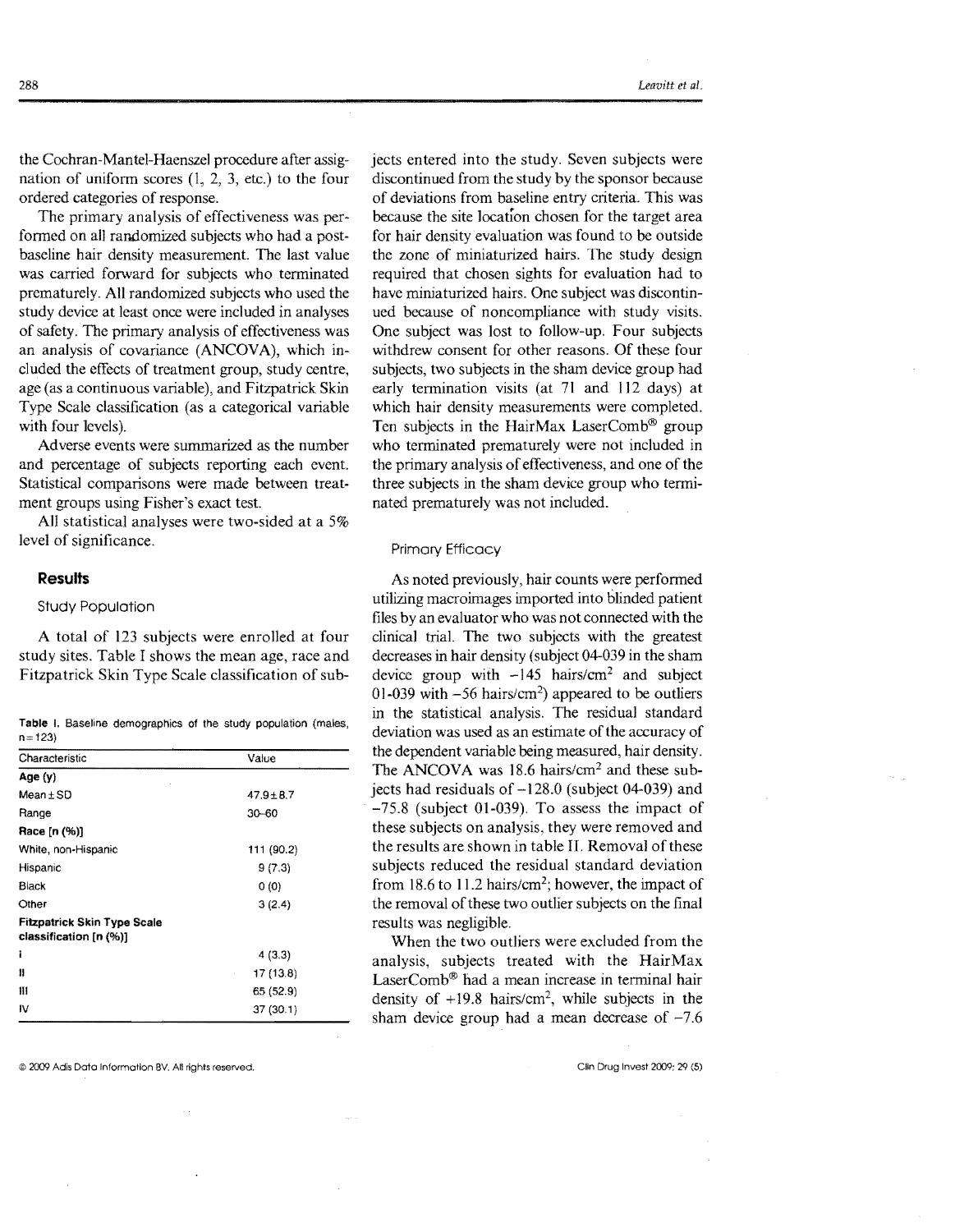| Time                                                      | HairMax LaserComb <sup>®</sup>                                        | Sham device      |  |
|-----------------------------------------------------------|-----------------------------------------------------------------------|------------------|--|
|                                                           | $(n = 71)$                                                            | $(n = 39)$       |  |
| Baseline                                                  |                                                                       |                  |  |
| $mean \pm SD$<br>÷.                                       | $122.9 \pm 51.4$                                                      | $120.7 \pm 48.6$ |  |
| range                                                     | 21.6, 252.1                                                           | 25.5, 225.4      |  |
| Change from baseline                                      |                                                                       |                  |  |
| $mean \pm SD$                                             | $17.3 \pm 11.9$                                                       | $-8.9 \pm 11.7$  |  |
| range                                                     | $-6.4$ , 52.2                                                         | $-54.7, 7.6$     |  |
| Adjusted mean <sup>b</sup>                                | 19.8                                                                  | $-7.6$           |  |
| Difference (95% CI)                                       | 27.4 (22.9, 31.9)                                                     |                  |  |
| p-Value                                                   | < 0.0001                                                              |                  |  |
|                                                           | a Last value carried forward for subjects who terminated prematurely. |                  |  |
| b Adjusted for study centre, subject's age and skin type. |                                                                       |                  |  |

**Table** II. Mean baseline and change from baseline to 26 weeks in terminal hair density" (hairs/cm2) - two outliers excluded

hairs/ $\text{cm}^2$  at the completion of the study (table II). This difference was significant (p< 0\_0001). An example of terminal hair regrowth in the non-vellus hair density macroimages of one patient in the HairMax LaserComb® group is shown in figure I.

Table **III** shows individual subject changes from baseline in terminal hair density, divided into six categories. Only two subjects in the HairMax LaserComb<sup>®</sup> group  $(2.8%)$  had a decrease in hair density  $\geq$ 5 hairs/cm<sup>2</sup>, whereas 26 subjects in the sham device group (65.0%) had a similar decrease. Furthermore, 62 subjects in the HairMax LaserComb<sup>®</sup> group (86.1%) had an increase in hair density  $>5$  hairs/cm<sup>2</sup>, while only two subjects in the sham device (5.0%) group had such an increase.

Significant improvements in overall hair regrowth were demonstrated in terms of patients' subjective assessment  $(p < 0.01)$  at 26 weeks over baseline.

#### Secondary Efficacy Analyses

Secondary effectiveness endpoints included subjects' assessment of overall hair growth (table IV), the investigator's global assessment of overall hair growth (table IV), and responses to ten additional questions in the Subject Questionnaire. In each of the following analyses, subjects who terminated prematurely had their last value carried forward to each subsequent visit.



Fig. 1. Non·vellus hair density macroimages at baseline and 6 months in one patient in the HairMax LaserComb® group (6-month image shows evidence of ink spread).

© 2009 Adis Data Information BV. All rights reserved. Clin Drug invest 2009; 29 (5)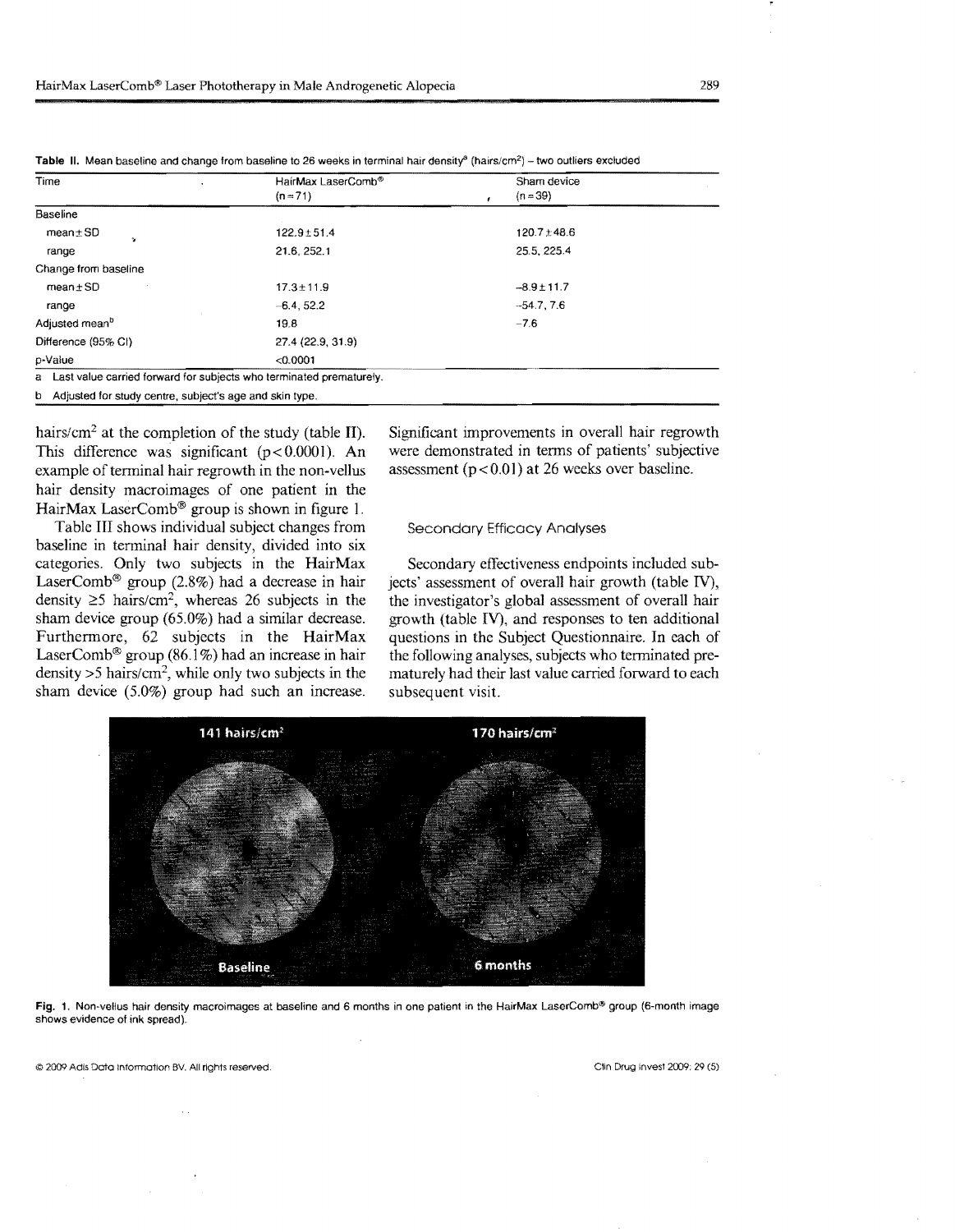| HairMax LaserComb <sup>®</sup> ( $n = 72$ )<br>[n (%)] | Sham device $(n = 40)$<br>[n (%)] |
|--------------------------------------------------------|-----------------------------------|
| 1(1,4)                                                 | 7(17.5)                           |
| 1(1.4)                                                 | 19 (47.5)                         |
| 3(4.2)                                                 | 9(22.5)                           |
| 5(6.9)                                                 | 3(7.5)                            |
| 34(47.2)                                               | 2(5.0)                            |
| 28(38.9)                                               | 0(0)                              |
|                                                        |                                   |

Table III. Categorical changes from baseline to 26 weeks in terminal hair density<sup>a</sup>

As seen in table IV showing subjects' assessment of overall hair growth, the p-value for the comparison between treatment groups achieved statistical significance  $(p=0.01)$  at the last visit. Thus, subjects in the HairMax LaserComb® group perceived significantly greater improvement in hair regrowth than those in the sham device group at the end of the study.

The results of the investigator's global assessments of hair growth are also shown in table IV. No substantial differences were seen between treatment groups within each assessment category  $(p=0.45)$ . The discordant results between the investigator's subjective global assessment shown in this table and the objective hair density measurements shown in table II were assessed by comparing the median changes from baseline in terminaJ hair density within each treatment group and category of response. Medians are used rather than means to lessen the impact of large decreases. This assessment showed that there was no correlation between median changes from baseline in actual terminal hair density shown in table II and investigator subjective global assessment shown in table IV among subjects in the HairMax LaserComb® group. These results question the validity of the investigator's subjective global assessment because of their lack of any agreement with actual terminal hair growth shown in table II. It also brings into question the validity of global photography of hair due to the numerous inherent variables that effect the appearance of hair at each evaluation point.

Of the ten additional questions remaining in the end~of-study Subject Questionnaire after subjects' assessment of overall hair regrowth (table IV), answers to seven were analysed statistically (three questions - reduced dandruff, return to natural colour, and scalp irritation – were excluded because of high proportions of "not applicable' answers). For the remaining seven questions, the responses to five (slower hair loss, better scalp health, thicker feeling hair, more shine to hair and overall hair improve-

|  |  |  |  |  |  | Table IV. Subjects' and investigator's assessment of overall hair regrowth at week 26 |
|--|--|--|--|--|--|---------------------------------------------------------------------------------------|
|--|--|--|--|--|--|---------------------------------------------------------------------------------------|

| Assessment                           | HairMax LaserComb <sup>®</sup><br>[n (%)] | Sham device<br>[n (%)] | p-Value <sup>a</sup> |
|--------------------------------------|-------------------------------------------|------------------------|----------------------|
| Subjects' assessment at week 26      | $n = 76$                                  | $n = 39$               |                      |
| No growth                            | 28 (36.8)                                 | 21(53.9)               | 0.01                 |
| Minimal growth                       | 30(39.5)                                  | 16 (41.0)              |                      |
| Moderate growth                      | 17(22.4)                                  | 2(5.1)                 |                      |
| Dense growth                         | 1(1.3)                                    | 0(0)                   |                      |
| Investigator's assessment at week 26 | $n = 72$                                  | $n = 38$               |                      |
| No growth<br>$\mathbb{R}^2$          | 46 (63.9)                                 | 22(57.9)               | 0.45                 |
| Minimal growth                       | 18 (25.0)                                 | 10(26.3)               |                      |
| Moderate growth                      | 7(9.7)                                    | 5(13.2)                |                      |
| Dense growth                         | 1(1.4)                                    | 1(2.6)                 |                      |

© 2009 Adis Data Informatiof' BV. All rights reserved. Clin Drug Invest 2009; 29 (5)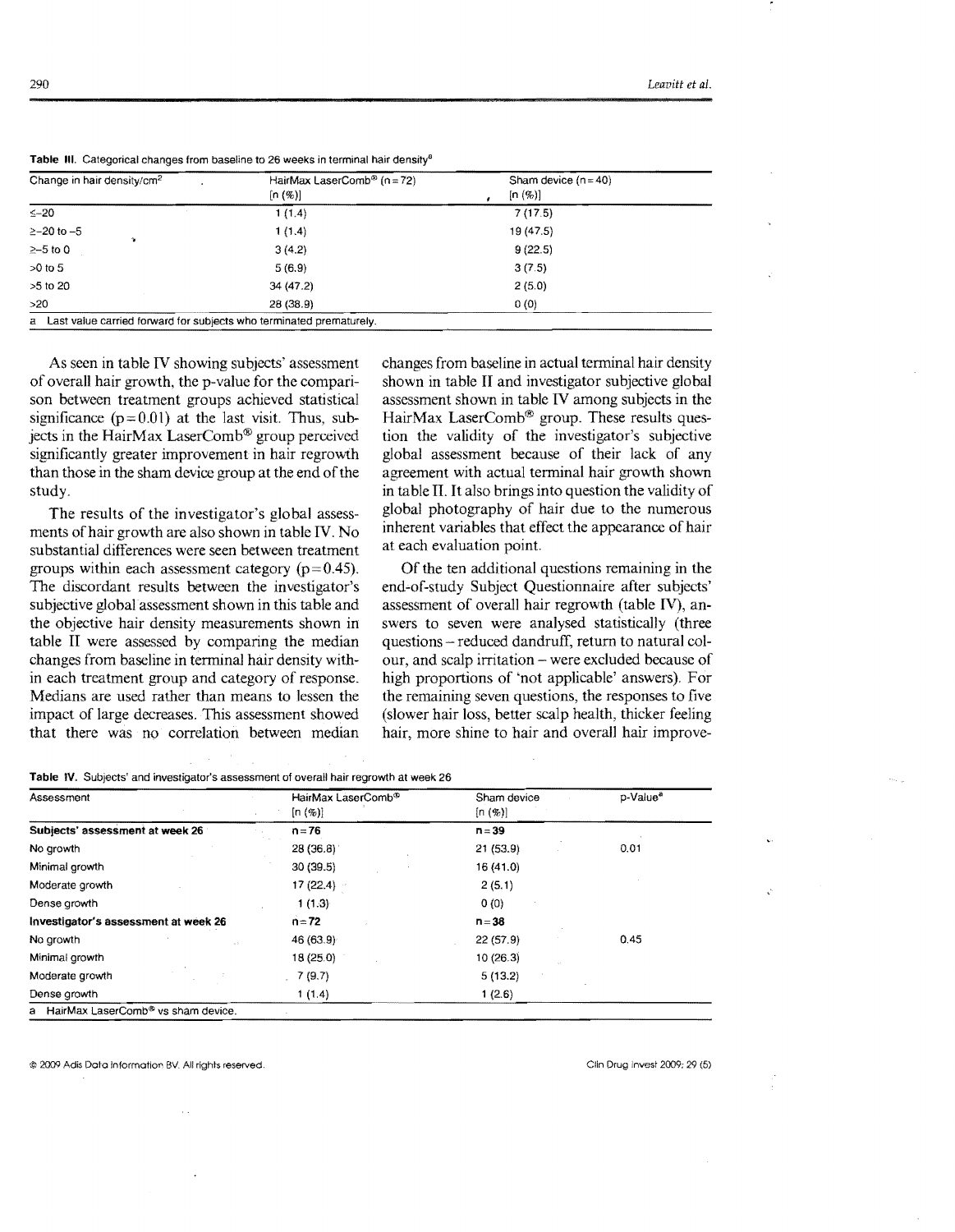ment) were statistically significantly different (p< 0.05) between the groups, i.e. the assessments were significantly better in subjects in the HairMax LaserComb® group compared with those in the sham device group. Although between-group differences in responses to the last two questions (faster growing hair, more manageable hair) did not achieve statistical significance  $(p < 0.05)$ , a more favourable overall assessment was observed for subjects in the HairMax LaserComb® group compared with those in the sham device group.

#### Safety and Tolerability

The HairMax LaserComb® device was found to be well tolerated. No serious adverse effects were reported. The only adverse events considered to be possibly device related were four cases of mild paraesthesia and four cases of mild urticaria. These showed no statistical difference between study groups. Changes in vital signs from baseline were very small in both treatment groups and similar between both groups.

#### **Discussion**

While many unknowns remain, an important component of the treatment of AGA is to provide non-biased demonstration of laser phototherapy effectiveness in hair growth stimulation in humans. Here we report on the first known double-blind, controlled trial of laser phototherapy for the treatment of AGA, that is, sex hormone-dependent male pattern hair loss. Overall, the results of the trial demonstrate significantly greater increase in mean terminal hair density (primary effectiveness) in subjects treated with the HairMax LaserComb® device over the sham device  $(p<0.0001)$ . Consistent with this evidence for primary effectiveness, significant improvements in overall hair regrowth were demonstrated in terms of patients' subjective assessment  $(p<0.01)$  at 26 weeks over baseline. Subjects in the HairMax LaserComb® group perceived significantly greater improvement (p < 0.05) regarding overall hair improvement, slowing of hair loss, thicker feeling hair, better scalp health and hair shine.

This study was a pivotol part of the Premarket Notification 5to(k) submission in February 2006 and subsequent clearance for marketing by the FDA in January 2007. To date, no other laser therapy device has been cleared by the FDA for marketing and all other similar products on the market are sold as cosmetic devices. This clearance means that the HairMax LaserComb® has been the subject of a rigorous review and clearance process, which differentiates it from other marketed devices that have no clinical proof of efficacy. Thus, it is impossible to compare the HairMax LaserComb® with other devices marketed without clinical studies or FDA clearance.

#### **Conclusions**

The current study has accomplished an important goal. This is the first study demonstrating efficacy in hair growth with a laser phototherapy device, the HairMax LaserComb®. This randomized, doubleblind, sham device-controlled, multicentre efficacy trial indicates that the HairMax LaserComb® laser phototherapy device with its patented hair-parting teeth mechanism is an effective, well tolerated treatment for hair loss of androgenetic aetiology. Indeed, the HairMax LaserComb® is currently the only laser therapy device that has been clinically studied and proven to grow hair in males with certain classes of AGA.

In the future, the efficacy of HairMax LaserComb® should also be evaluated in subjects with hair loss of non-androgenetic aetiology. It will also be very important to establish the cellular and molecular mechanisms behind the hair growth-promoting effect of laser phototherapy. Future research should help us to differentiate if laser phototherapy predominantly: (i) stimulates anagen re-entry by telogen hair follicles; (ii) increases rates of proliferation in active anagen hair follicles; (iii) prevents premature catagen development; or (iv) extends the duration of the anagen phase, Cellular events, such as activation of dormant hair follicle stem cells, or increase in proliferation of hair matrix trichocytes, should be investigated. In addition, subeellular and molecular signalling events, such as direct short-

© 2009 Ad's Data Information BY. All rights reserved,

Clin Drug Invest 2009: 29 (5)